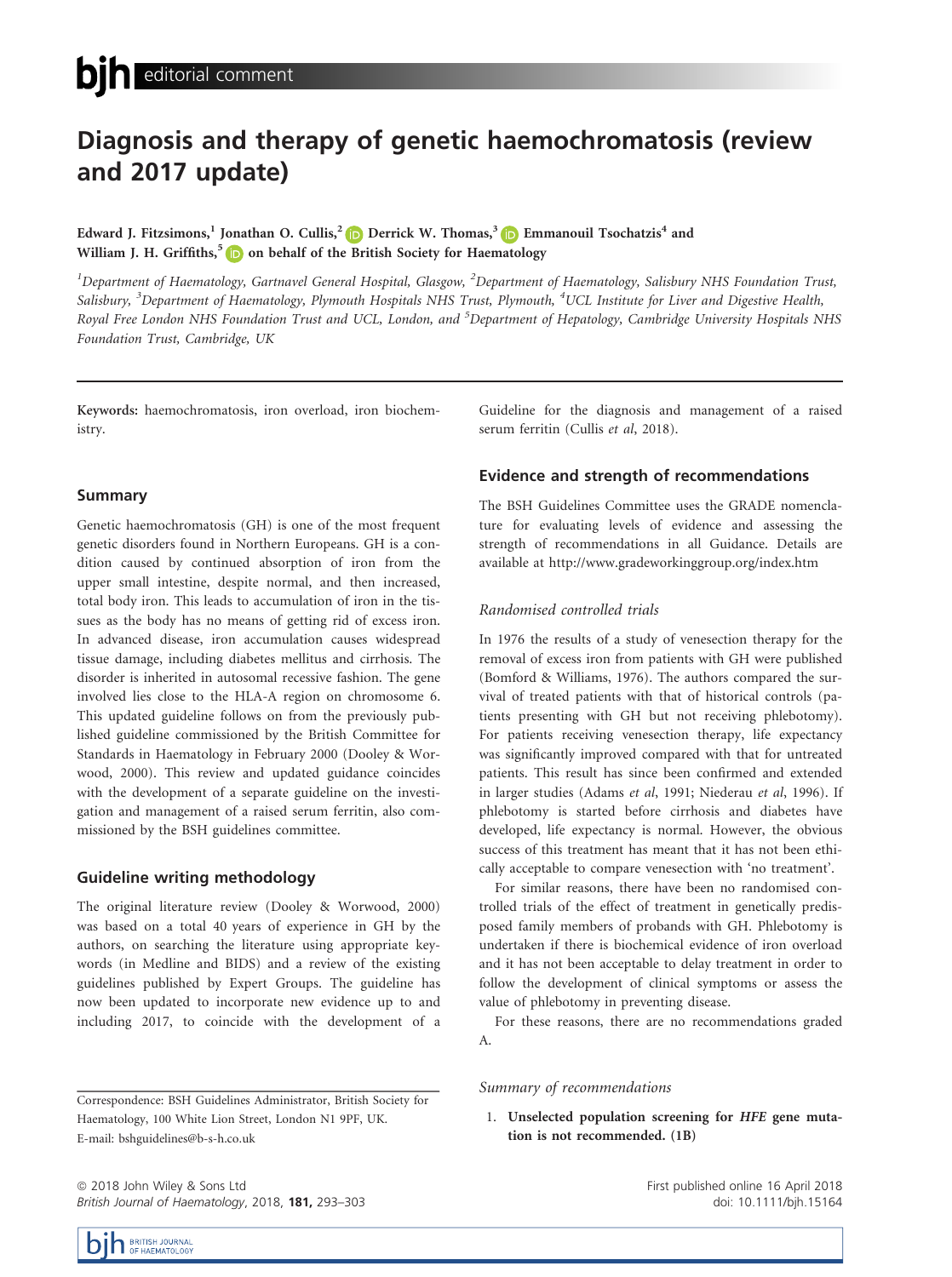- 2. Genetic haemochromatosis (GH) patients who present with serum ferritin  $(SF) > 1000 \mu g/l$  and any with raised transaminases should be referred to a hepatologist for fibrosis assessment and exclusion of cirrhosis.  $(1B)$
- 3. Liver biopsy is no longer required for diagnosis of HFE GH but may be required to assess the severity of fibrosis in GH patients with  $SF >1000 \mu g/l$  and/or elevated transaminases. Transient elastography could be used to select which patients from this group require liver biopsy. (2C)
- 4. Patients of north European ancestry with clinical features suggestive of GH should have the following laboratory investigations; full blood count (FBC), liver function tests (LFTs), SF and transferrin saturation (Tsat). Molecular testing for HFE GH should follow if results fulfil the criteria of recommendation 5 (see below). (1B)
- 5. All adult patients of north European ancestry with unexplained raised SF and random Tsat  $(>300 \text{ µg/l}$  and  $>50\%$  males;  $>200$  µg/l and  $>40\%$  females) and normal FBC should have molecular testing for HFE GH. (1B)
- 6. Laboratory screening to include FBC, LFTs, SF, Tsat and HFE should be offered to family members after the diagnosis of HFE GH. Family screening should include parents (if available), siblings, partner and children (over the age of consent). Extended family screening is not recommended if an individual is identified as a C282Y/H63D compound heterozygote. (1B)
- 7. Investigation of all confirmed C282Y homozygotes should include FBC, LFTs, SF and Tsat. Thereafter further investigation may be required as follows:
	- a. SF <1000 µg/l, normal LFTs, normal clinical examination; no further investigation required. Follow recommendation 8. (1C)
	- b.  $SF >1000 \mu g/l$  and or abnormal LFTs. All such patients require referral to Hepatology for fibrosis assessment to exclude the presence of cirrhosis. A minimum would be elastography. For patients with confirmed cirrhosis monitor with a-fetoprotein (AFP) and hepatic ultrasound every 6 months (recommendation 11). (2C)
- 8. Non C282Y homozygotes with significant iron loading as confirmed by magnetic resonance imaging and or liver biopsy should be investigated for rare iron loading genotypes or digenic inheritance. (1C)
- 9. At diagnosis, all fit GH patients with biochemical iron loading should undergo weekly venesection until SF  $\sim$  20–30 µg/l and Tsat <50%. During this phase of venesection FBC should be monitored weekly and SF  $\pm$  Tsat monitored monthly. Homozygotes with normal iron indices and compound heterozygotes with minimal elevation of iron indices may be suitable for

blood donation and annual monitoring of SF and Tsat. (1B)

- 10. During maintenance, venesect as required, preferably at a blood donation centre to maintain normal FBC, SF  $\leq$ 50 µg/l and Tsat  $\leq$ 50%. (1C)
- 11. HFE GH with cirrhosis; Treat as per recommendations 9 and 10 but not suitable for blood donation. Monitor AFP and hepatic ultrasonography every 6 months. (2C)

# Iron balance

Body iron content is in the order of 4 g and is controlled by the complex regulation of dietary iron absorption from the upper gastrointestinal (GI) tract. There is no regulatory pathway for the excretion of excess iron and daily involuntary losses of  $\sim$ 1 mg occur via desquamation of cells in the GI tract. In females, additional iron loss occurs due to menstrual loss (15–40 mg iron per period) and pregnancy (net iron loss from placental transfer to fetus and blood loss at delivery is  $\sim$ 500 mg/pregnancy). As a result of these minor losses, the adult male/female will only require to absorb 1–2 mg/day of dietary iron to maintain normal iron balance.

Most iron (3 g) is present in haemoglobin with some 300 mg in myoglobin. There are many iron containing enzymes involved in respiration in all tissues (100 mg), and there is a small amount of iron  $(4 \text{ mg})$  bound to transferrin  $(Tf)$  at any one time in the plasma and extravascular circulation.

Transferrin is a glycoprotein produced in the liver and regulated by body iron stores. In iron deficiency, transferrin production increases and in iron overload decreases. Each Tf molecule has two iron binding domains. Over the course of 24 h however Tf will transport some 20–40 mg of iron from the body stores to the tissues. In health, Tf is approximately 30% saturated with iron with only some 10% in the diferric state although diferric Tf will appear more frequently as the transferrin saturation (Tsat) increases. All cells accept iron from Tf via interaction with their cell surface transferrin receptors (TfR) and will accept iron more readily from diferric rather than monoferric Tf (Young et al, 1984; Heubers et al, 1985). Macrophages of the reticuloendothelial system (RES) have an additional and far greater supply of iron from the ingestion and degradation of effete RBCs.

Ferritin is present in all cells and provides safe iron storage in a readily accessible soluble form. In the event of intracellular iron excess, ferritin molecules may aggregate to form insoluble haemosiderin. The largest body stores of iron exist within the macrophages of the RES, which in health may store up to 1 g of iron as either ferritin or haemosiderin.

A tiny amount of ferritin (serum ferritin, SF) can be detected in the serum. The source of this SF is unknown but it contains little iron and plays no role in iron metabolism. In the vast majority of patients without either tissue damage or inflammation, the SF value is directly proportional to the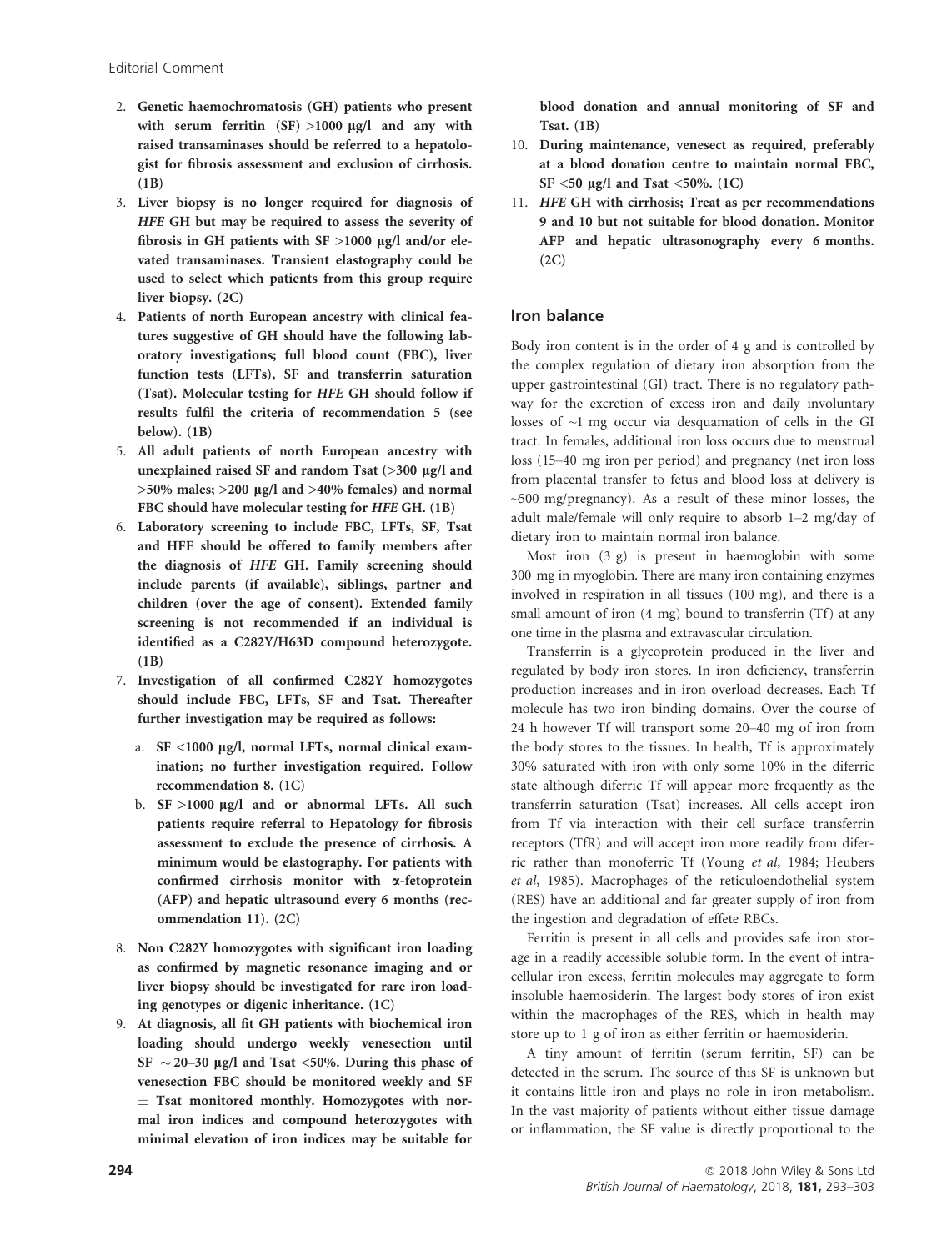amount of RES macrophage storage iron (Worwood, 1982). It is reduced in states of iron deficiency and raised in states of iron overload. Control of iron metabolism is orchestrated by the hormone hepcidin, which, together with the iron transporter ferroportin, acts to regulate both the absorption of dietary iron and RES macrophage iron release (Nemeth et al, 2004).

#### Mechanism of iron toxicity

As serum iron levels rise, Tf levels fall, Tsat% rises and highly toxic non transferrin bound iron (NTBI) may appear in the plasma. Parenchymal cells will accept more Tf-iron as the Tsat% and diferric transferrin levels rise and have no defence against the entry of NTBI (Porter et al, 2014). Iron toxicity is thought to occur within the cell via pathways such as the Fenton reaction, free radical formation and lipid peroxidation.

# Iron loading genotypes

#### HFE GH (Type 1 GH)

The syndrome now recognised as HFE-related haemochromatosis was first described in 1865 by Trousseau and the name was first used by von Recklinghausen in 1889. Sheldon (1935) reviewed more than 300 published cases and suggested that the disorder resulted from an inherited defect. A human leucocyte antigen (HLA)-class-I-like gene (HFE) was described by Feder et al (1996), in which there were mutations in most patients satisfying the diagnostic criteria for GH. Over 90% of patients with GH carry a mutation of the HFE gene at amino acid 282, which results in the replacement of cysteine by a tyrosine residue (C282Y). They also described a second variant at amino acid 63, in which aspartic acid replaced histidine (H63D). This second mutation is more common in the general population but is not usually associated with iron accumulation.

Genetic haemochromatosis is one of the most frequent genetic disorders found in populations of northern European descent. It seldom causes end organ damage before the age of 30 years, is inherited in an autosomal recessive fashion and is characterised by excessive iron absorption from the GI tract, excessive iron release from RES macrophages, excessive iron saturation of plasma transferrin and, consequently, parenchymal iron overload and toxicity.

The HFE gene product is a 343 residue type 1 transmembrane glycoprotein. This protein has a complex and as yet imperfectly understood interaction between transferrin receptor 2 (TfR2), haemojuvelin (HJV), bone morphogenic protein (BMP) receptor Alk3 and ligands that control hepcidin expression in hepatocytes (Wu et al, 2014). Hepcidin inhibits the efflux of iron from both enterocytes and RES macrophages by inducing the degradation of the iron exporter ferroportin. Hepcidin levels are suppressed in HFE GH, leading to reduced ferroportin degradation and increased iron efflux from enterocytes and macrophages (Fig 1).



Fig 1. Iron homeostatis; normal and genetic haemochromatosis. BM, bone marrow; GI, gastrointestinal; Hp, hepcidin; RBCs, red blood cells; RES, reticuloendothelial system; Tf, transferrin; Tsat, transferrin saturation.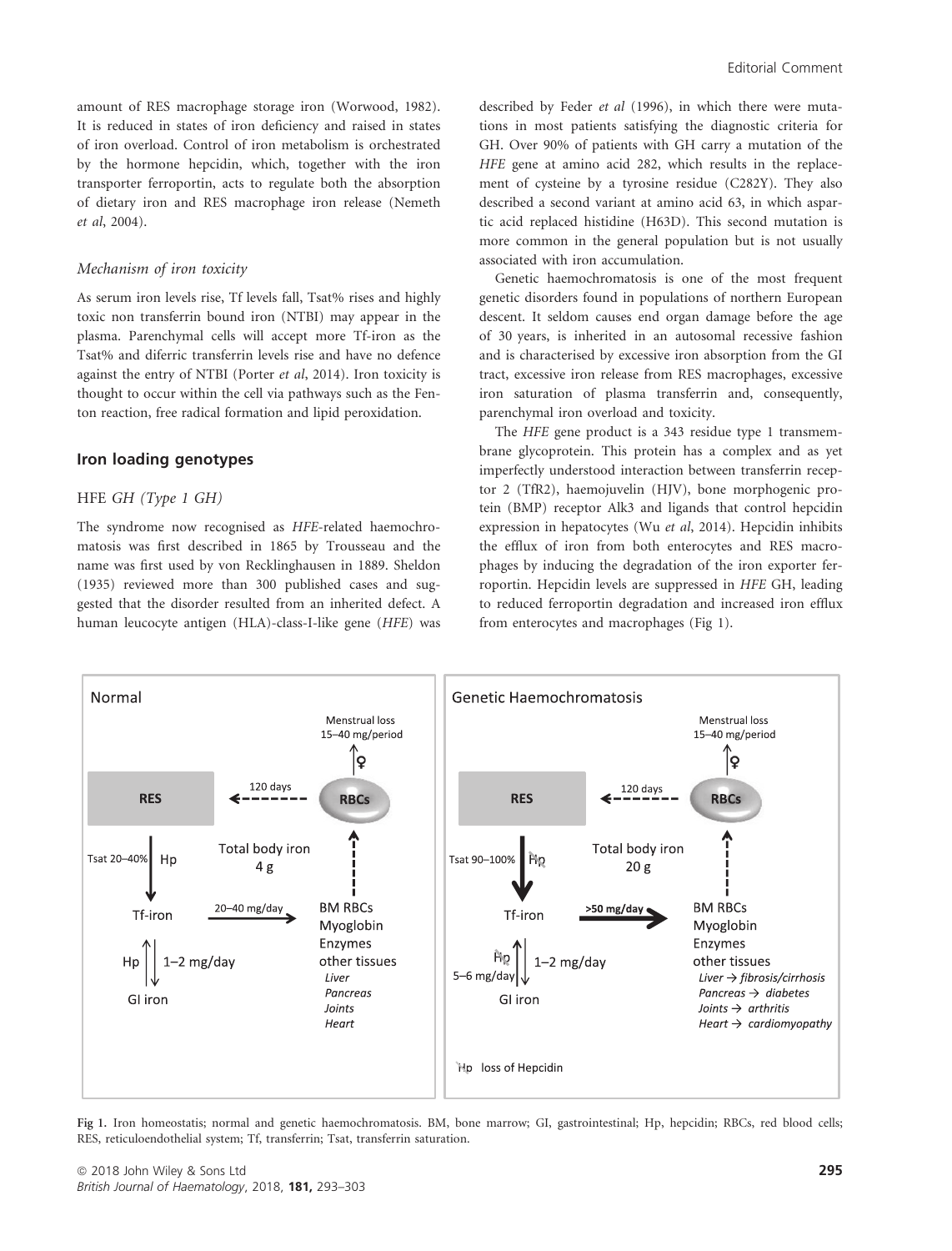Variants C282Y and H63D of the HFE gene (chromosome 6p21.3) are the two polymorphisms most frequently associated with HFE GH. Studies of allele frequencies in northern European populations have reported 10–15% C282Y heterozygotes, 025–10% C282Y homozygotes, 20–30% H63D heterozygotes and about 2% C282Y/H63D compound heterozygotes (Worwood, 2005). Of the various possible genotype combinations, C282Y homozygotes are most at risk of iron overload and such homozygotes are responsible for some 90% of clinical cases. However, many young genetically predisposed homozygotes will have normal SF and/or Tsat. Over time, some 80% and 50% of these male and female homozygotes will show biochemical penetrance with raised Tsat and SF values. Clinical penetrance is considerably lower and the risk profile for iron loading for the possible genotypes can be summarised as follows: C282Y/ C282Y >>> C282Y/H63D > C282Y/-, H63D/H63D, H63D/-.

Compound heterozygotes (C282Y/H63D) will seldom develop clinically significant iron overload; additional factors, such as alcohol excess or metabolic syndrome, may contribute more to any hyperferritinaemia than the molecular abnormality itself (Cullis et al, 2018). Indeed, some recommend that molecular testing for GH should be confined to the C282Y mutation alone (Porto et al, 2016). In the UK, only C282Y heterozygotes are tested for the H63D mutation and in France laboratories are not reimbursed for H63D genotyping.

Genetic haemochromatosis patients who lack C282Y mutations of the HFE gene may require sample referral to specialist centres for detection of very rare iron loading genotypes. Similarly, simple C282Y heterozygotes and C282Y/H63D compound heterozygotes with unexpected severe iron loading should also be investigated for possible digenic inheritance of other contributing iron loading genotypes (Merryweather-Clarke et al, 2003). In the UK this service is available at The Institute of Molecular Medicine, University of Oxford, John Radcliffe Hospital, Oxford OX3 9DS ([https://www.imm.ox.ac.](https://www.imm.ox.ac.uk) [uk](https://www.imm.ox.ac.uk)) and through the clinical service provided by the UK Genetic Testing Network via Molecular Genetics at Cambridge University Hospitals (<https://ukgtn.nhs.uk>).

# Rare genotypes and rare forms of GH (reviewed by Camaschella & Poggiali, 2009)

Type 2 Juvenile GH. This is a rare autosomal recessive disorder affecting either the HFE2 (also termed HJV) gene, encoding hemojuvelin (type 2A), or, more rarely, the HAMP gene, encoding hepcidin (type 2B). Iron overload is severe. It develops in younger patients and commonly causes cardiac failure from iron overload and panhypopituitarism (Porto et al, 2016).

Type 3 GH, Transferrin receptor 2 deficiency. This is a rare autosomal recessive disorder caused by mutations in the TFR2 gene, encoding transferrin receptor 2. This type has been found in European and Japanese families, leads to high Tsat and a clinical phenotype similar, but intermediate in severity, to Type 1 and Type 2 GH (Olynyk et al, 2008).

Type 4 GH, Ferroportin disease. Type 4a is a rare autosomal dominant disorder with a broad geographical distribution including Asia. Mutations in the gene encoding ferroportin (SLC40A1) lead to 'loss of ferroportin function', reduced RES macrophage iron release and consequent RES iron overload. Serum ferritin is raised, with Tsat values either low or normal. Significant parenchymal iron overload and organ damage does not occur but iron deficiency anaemia can develop with venesection.

Type 4b is also a rare disorder in which the mutations disrupt the ferroportin-hepcidin axis with 'gain of ferroportin function' causing a clinical phenotype similar to Type 1 GH (Olynyk et al, 2008).

Type 5 GH. Iron overload, inherited in an autosomal dominant manner from a mutation in FTH1, affecting the iron responsive element of FTH1 mRNA has been described in a Japanese family (Kato et al, 2001).

# Early diagnosis of GH and life expectancy

Early diagnosis is not easy, as the symptoms with which many patients present are relatively common and non-specific. Unfortunately, many patients in primary care in the UK with raised SF values are not screened for GH (Ogilvie et al, 2010). If patients are however diagnosed in the pre-cirrhotic, pre-diabetic stage and treated by venesection to remove the excess iron, then life expectancy is normal (Niederau et al, 1996). However, once cirrhosis and diabetes mellitus have developed, patients have a shortened life expectancy and, if cirrhosis is present, a high risk of liver cancer even when iron depletion has been achieved. It is therefore important to diagnose the condition as early as possible and multiple studies, as described below, have been performed to examine possible approaches to improve the early diagnosis.

# Biochemical penetrance, population studies and screening for GH

A study of 65 000 volunteers in Norway found that <10% of individuals with raised non-fasting Tsat had HFE GH (Asberg et al, 2001). As such, it is now recognised that the biological variability of serum iron levels and hence Tsat, limits the use of Tsat alone in screening for GH (Adams & Barton, 2007).

Serum ferritin values are raised in about 80% of male and 50% of female homozygotes (Adams & Barton, 2007). Although measurement of SF might then be considered an effective approach for screening for GH, the vast majority of patients with raised SF do not have GH. The additional finding of a raised Tsat, however, does increase the likelihood of GH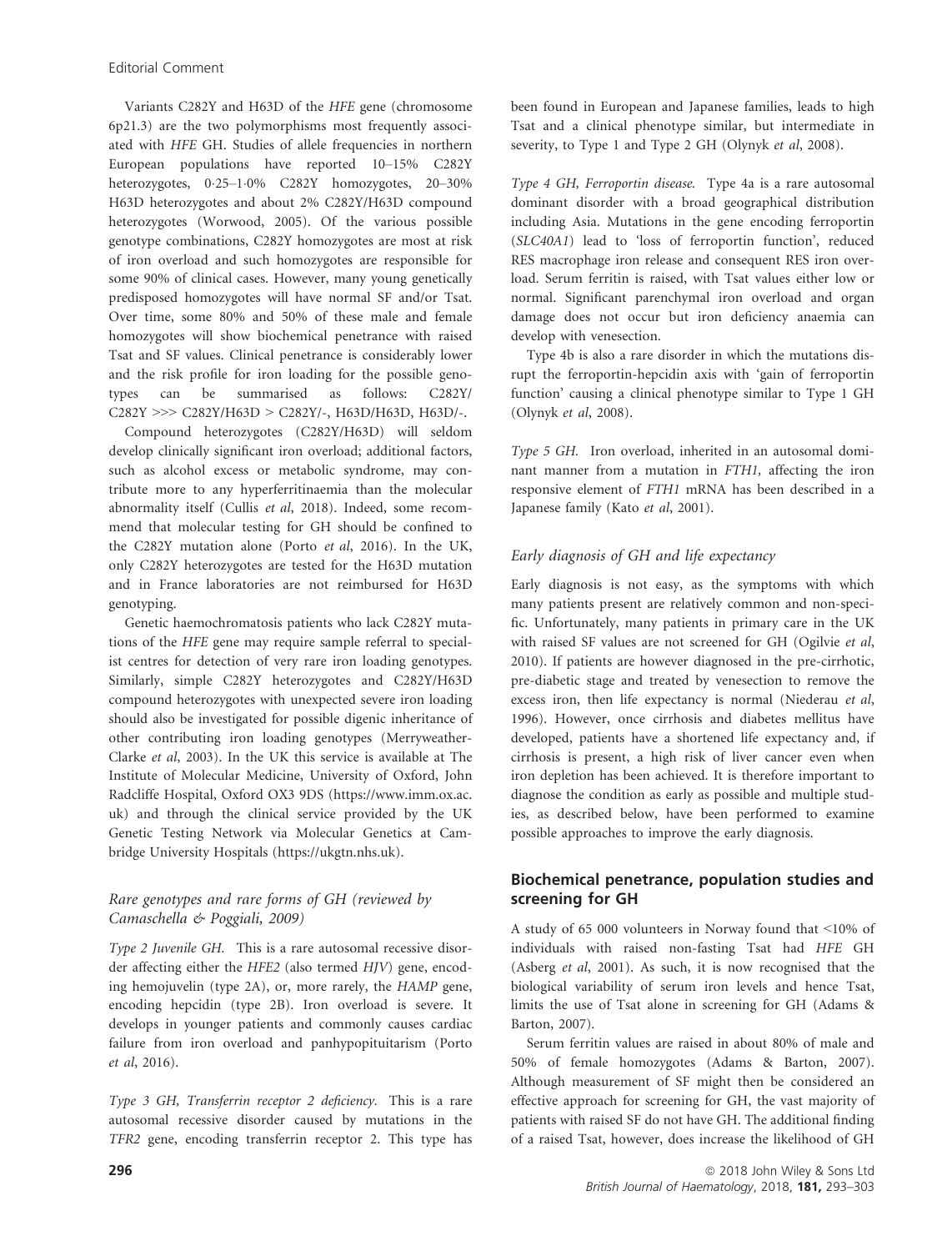being the cause of a raised SF. The measurement of fasting morning Tsat values has long been advocated to assist the diagnosis of GH by avoiding the effects of diurnal variation and dietary intake on serum iron levels. However repeated venous sampling of patients is often impractical and although a raised Tsat in non-homozygotes may normalise when measured in the fasting state, they do not improve the predictive value of random Tsat for diagnosing HFE GH (Adams et al, 2005a).

Four major studies of volunteer screening for GH have been reported: the Haemochromatosis and Iron-overload Screening (HEIRS) study (Adams et al, 2005b), the Scripps/ Kaiser haemochromatosis screening study (Waalen et al, 2008), the Melbourne Collaborative Cohort study-Health Iron (Allen et al, 2008) and a study of 10 500 blood donors from South Wales (Jackson et al, 2001). A non-volunteer study of patients with raised SF values, taken at the initiative of Primary Care physicians, without influence from the laboratories or secondary care has also recently reported (Ogilvie et al, 2015). The results of these studies are summarised in Table I. It is noted however that a limitation of these approaches to improve early diagnosis is that females predominate in both volunteer studies and General Practitioner requests for SF (Adams et al, 2005b), while clinically significant GH predominates in males.

The different mean/median SF and Tsat values for newly diagnosed GH reflect the different age groups included in the four studies. The lowest values were found in the Welsh blood donor study which included subjects as young as 17 years with a mean age of 36 years (Jackson et al, 2001). The highest values were found in the Melbourne study which only accepted volunteers aged 40–70 years (Allen et al, 2008). The apparent predominance of new female homozygotes in the HEIRS, Melbourne and West of Scotland publications (Adams et al, 2005b; Allen et al, 2008; Ogilvie et al, 2015) simply reflects the predominance of female volunteers and patients. From the West of Scotland study (Ogilvie et al, 2015) the following predictive algorithm was developed to assist early diagnosis for patients >30 years in primary care;

Males with  $SF > 300$  µg/l and Tsat >50% and females with  $SF > 200$  µg/l and Tsat >40% will have a 19% and 16% likelihood of being C282Y homozygotes.

Taken together, these studies show that GH is almost exclusively a disease of white races, that >70% of patients/ volunteers at the time of diagnosis have SF values  $\leq 1000 \text{ µg}$ / l, that male homozygotes have higher SF and Tsat values than female homozygotes and are 3–5 times more likely to have SF values  $>1000$  µg/l.

## GH and serum ferritin values  $\geq$ 1000 µg/l

Serum ferritin values  $>1000 \mu g/l$  in homozygotes at presentation are significant as studies have shown that these patients are at greatest risk of clinical disease, cirrhosis and hepatocellular carcinoma (Powell et al, 2006; Allen et al, 2008). However, most individuals with SF >1000 µg/l do not have GH (see Table I). The HEIRS study of almost 100 000 multi-ethnic volunteers found 364 patients (of whom only 29 were C282Yhomozygotes) with SF values  $>1000$  µg/l. Such high values were 2–3 times more prevalent in Blacks and Asians than in whites and were not related to HFE genotype.

The prevalence of SF values  $>1000 \mu g/l$  appears to be more common in primary care patients (Ogilvie et al, 2010) than in volunteer studies but even in an area of high prevalence only 29 of 180 such patients were found to be C282Y homozygotes (Ogilvie et al, 2015).

#### Non-progressive GH

These and other studies have shown that SF values in adults with GH do not inevitably show a progressive rise and may remain relatively stable over many years (Olynyk et al, 2004; Waalen et al, 2008). Powell et al (2006) observed a subgroup of untreated homozygotes with normal SF values for up to 24 years. Presumably, a steady (but as yet unexplained) state develops in homozygotes when a certain level of iron is reached but that this level will differ between patients.

# Clinical penetrance of C282Y homozygous GH: effect of venesection on hepatic fibrosis

Clinical penetrance is very much less common than biochemical penetrance and for this reason population screening for HFE genotype is not recommended.

#### Recommendation 1

## Unselected population screening for HFE gene mutation is not recommended. (1B)

Different studies report different estimates of clinical penetrance that range from  $0\%$  (Jackson et al, 2001) and <1% (Beutler et al, 2002; Waalen et al, 2002) to 28–30% for male homozygotes and 1–115% for female homozygotes (Powell et al, 2005, 2006; Allen et al, 2008). These differences relate to the different study populations and their varying degrees of iron loading.

#### Hepatic pathology

Liver biopsy performed on 350 asymptomatic homozygotes (SF values usually  $>500 \mu g/l$ ) found stage 2–4 hepatic fibrosis in 29.7% and 13.3% of male and female patients respectively. The presence of hepatic fibrosis and cirrhosis correlated significantly with hepatic iron concentration and SF in both men and women. No case of cirrhosis was found in patients with SF values  $\leq 1000$  µg/l (Powell et al, 2006).

#### Role of liver biopsy and imaging techniques

Liver biopsy is no longer required for GH diagnosis but remains important for both fibrosis assessment and exclusion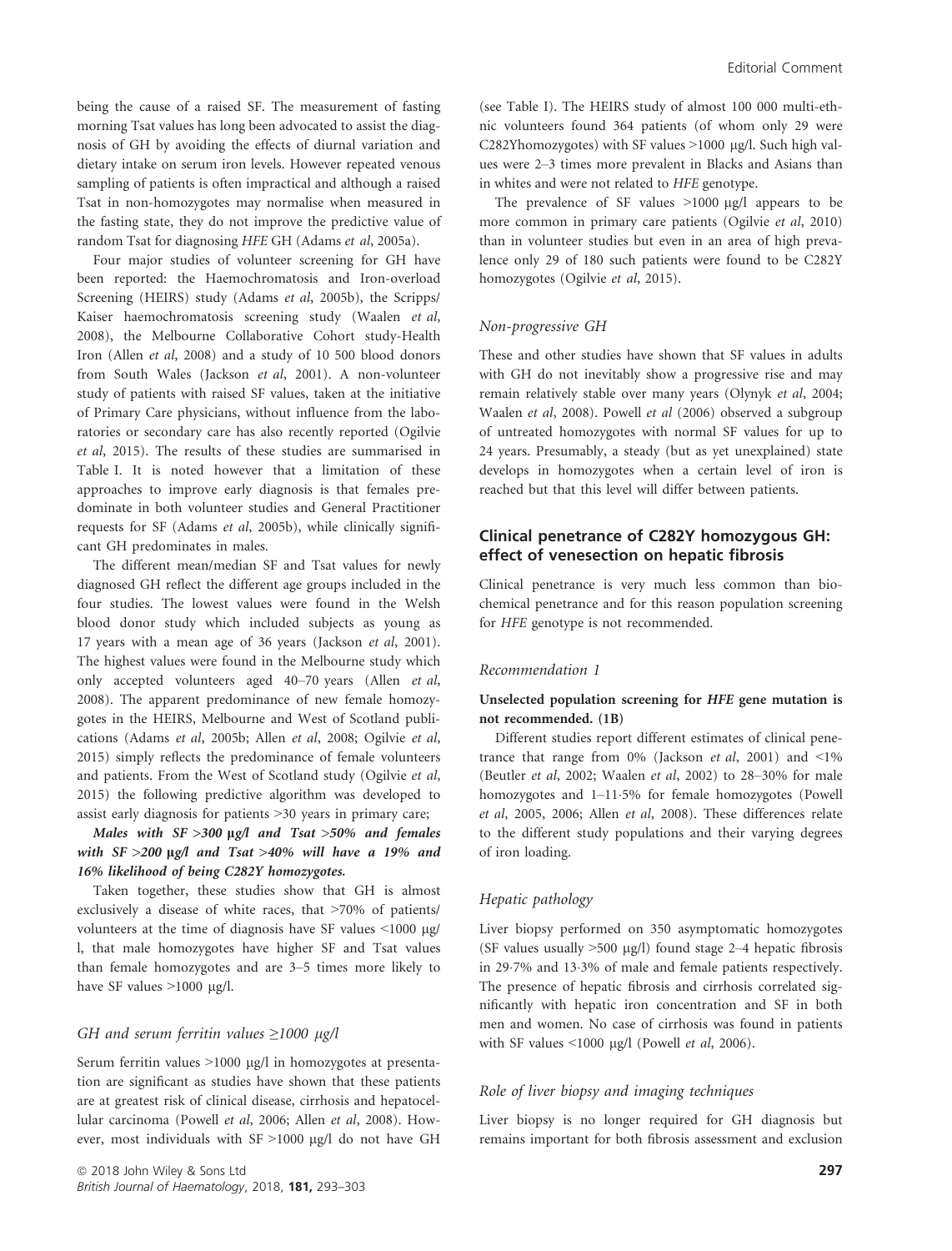|                                                                                                                                                        |                |                                                              | Mean SF (µg/l)         |                                                                              | Mean Tsat (%) |     | C282Y homozygotes<br>with SF $>1000 \mu g/l$<br>at diagnosis |                                   | Total volunteers/                                             |
|--------------------------------------------------------------------------------------------------------------------------------------------------------|----------------|--------------------------------------------------------------|------------------------|------------------------------------------------------------------------------|---------------|-----|--------------------------------------------------------------|-----------------------------------|---------------------------------------------------------------|
| Study                                                                                                                                                  |                | Age (years) homozygotes (n)<br>C <sub>2</sub> 8 <sub>2</sub> | Σ                      | Щ                                                                            | Σ             | Щ   | z                                                            | $\%$                              | $1000 \mu g/l$<br>patients with                               |
| HEIRS* (Adams et al, 2005b)<br>12 337 Hispanic<br>43 453 White<br>12 672 Asian<br>26 847 Black                                                         | >25            | 299 (281 white)<br>72 previously<br>diagnosed                | 698                    | (Previously diagnosed homozygotes excluded)<br>212                           | 76%           | 61% | 29                                                           | $\supseteq$                       | 36 Hispanic<br>130 Black<br>87 White<br>72 Asian<br>364       |
| Scripps/Kaiser* (Waalen et al, 2008)<br>4049 Hispanic<br>29 699 White<br>1462 Black<br>1774 Asian                                                      | $>20$          | 152 (140 white)<br>45 previously<br>diagnosed                | 395                    | 159                                                                          | 64%           | 46% | $(15 \text{ males})$<br>20                                   | 13                                | 59 White (47 male)<br>groups N/A)<br>other racial<br>(Data on |
| $\text{Melbourne}^{\star}$ (Allen et al, 2008)<br>Health-Iron (31 192 north<br>European extraction)                                                    | $40 - 70$      | 203                                                          | 1195                   | (data obtained from 120 homozygotes at least 12 previously diagnosed)<br>374 | 73%           | 53% | $(33$ males)<br>40                                           | 8% female)<br>male<br>(45%<br>33  | N/A                                                           |
| West of Scotland (Ogilvie et al, 2015)<br>(1745 patients (non-volunteers) from<br>primary care with SF $>$ 200 $\mu$ g/l<br>and Tsat $>$ 30%)          | $>30$          | Six previously<br>diagnosed<br>132                           | (median values)<br>725 | 413                                                                          | 85%           | 70% | $(21$ males)<br>29                                           | 11% female)<br>male<br>(36%<br>22 | (110 male) 181<br>(Data on racial<br>groups N/A)              |
| of 2.5 units blood in previous 3 years<br>5374 women). They had given mean<br>(10 500 blood donors, 5005 men and<br>South Wales* (Jackson et al, 2001) | age 36<br>Mean | (none previously<br>diagnosed)<br>72                         | 154                    | 65                                                                           | 64%           | 50% | $\circ$                                                      | $\circ$                           | 0%<br>$\circ$                                                 |
| F, female; HEIRS, hemochromatosis and iron-overload screening; M, male; N/A, not available; SF, serum ferritin; Tsat, transferrin saturation.          |                |                                                              |                        |                                                                              |               |     |                                                              |                                   |                                                               |

Table I. Biochemical expression C282Y homozygous genetic haemochromatosis in five major population studies. Table I. Biochemical expression C282Y homozygous genetic haemochromatosis in five major population studies.

# Editorial Comment

l,

\*Volunteer studies.

\*Volunteer studies.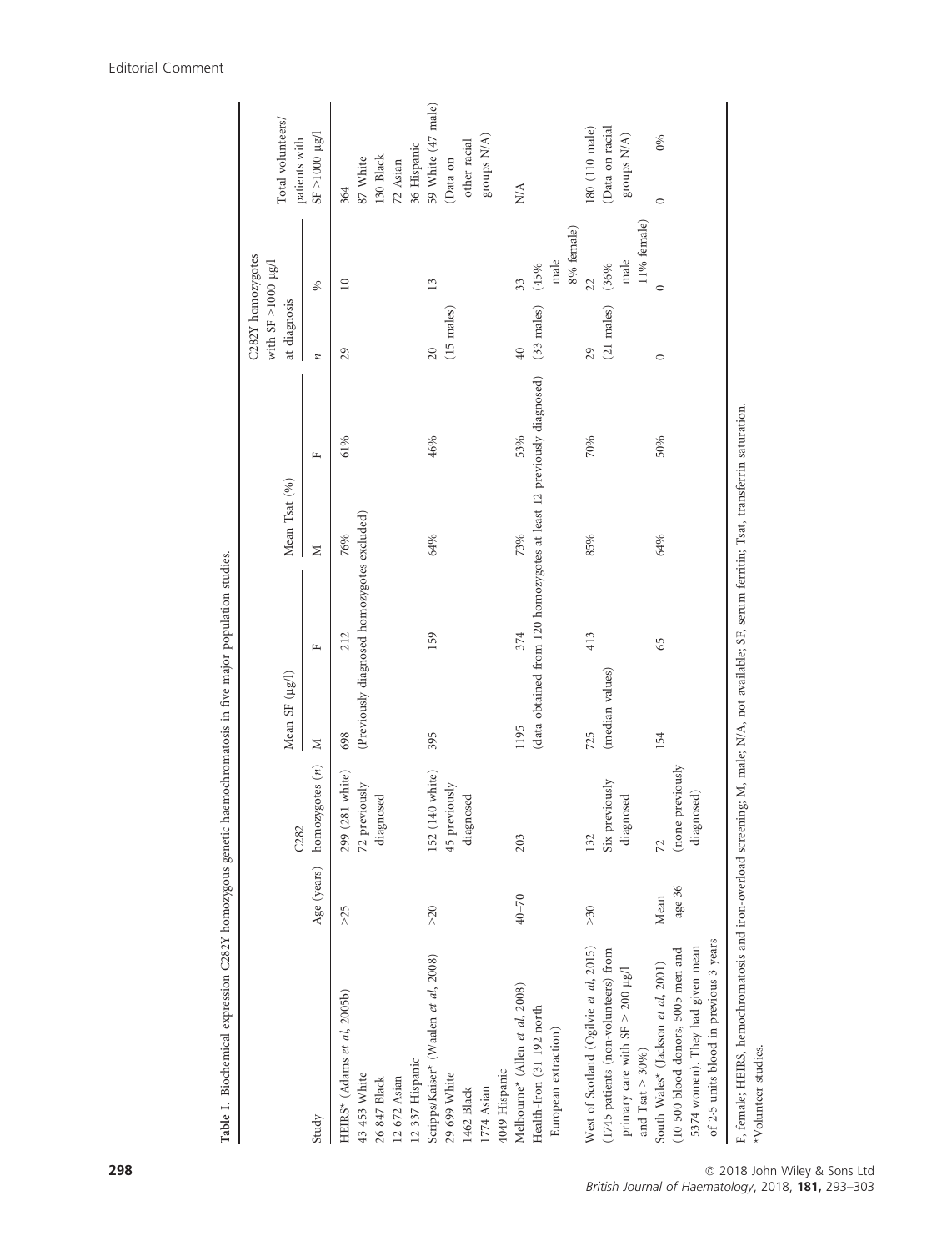of additional liver diseases, such as alcoholic and non-alcoholic fatty liver. The importance of fibrosis assessment is to select those who require surveillance for hepatocellular carcinoma, essentially those with cirrhosis. Significant fibrosis is excluded in C282Y homozygotes with normal transaminases and SF values  $\leq 1000$  µg/l (Guyader *et al*, 1998). In addition, transient elastography (TE, often referred to as FibroScan) can further refine the cohort that require biopsy. This noninvasive method of assessing liver fibrosis has been validated in most forms of chronic liver disease. The shear wave velocity correlates with liver stiffness, most accurately at the lower and higher ends of the range. In homozygotes with raised transaminases or SF values  $>1000$  µg/l a TE <6.4 kPa excluded significant fibrosis whereas TE >139 kPa was predictive for severe fibrosis (Legros et al, 2015). Serum hyaluronic acid measurement has also shown excellent sensitivity and specificity for cirrhosis when values >465 ng/ml are obtained but this assay is not in routine clinical use (Crawford et al, 2009).

#### Recommendation 2

GH patients who present with  $SF >1000 \mu g/l$  and any with raised transaminases should be referred to a hepatologist for fibrosis assessment and exclusion of cirrhosis. (1B)

Magnetic resonance imaging (MRI) can be used for iron quantification with reasonable accuracy using the T2\*method (St Pierre et al, 2005). The latter is helpful in patients negative for HFE mutations where SF may not correlate directly with the degree of body iron loading. MRI has the advantage over biopsy of being able to identify heterogeneous iron distribution within the liver. It may also obviate the immediate need for liver biopsy to determine the necessity for venesection in non-HFE cases. However, biopsy remains the gold standard for iron quantification, by which iron is typically graded 1–4 or, if needed, more accurately by measurement of the historical hepatic iron index (HII). Patients with unexplained significant iron overload should be considered for extended genetic testing.

#### Recommendation 3

Liver biopsy is no longer required for diagnosis of HFE GH but may be required to assess the severity of fibrosis in GH patients with  $SF >1000 \mu g/l$  and or elevated transaminases. Transient elastography could be used to select which patients from this group require liver biopsy.  $(2C)$ 

Phlebotomy programmes deliver significant (7.5-fold) reduction in mean hepatic fibrosis scores. They have also been used to provide quantitative estimates of iron depletion leading to estimates that 1 µg/l SF in homozygotes represents approximately 33 mg of storage iron (Powell et al, 2006) and that SF values  $>900$  µg/l correlate with  $>4$  g of storage iron in men and >2 g in women (Gordeuk et al, 2008).

#### Bronzed diabetes and other endocrine disorders

Although 'Bronzed Diabetes' remains the historical moniker for GH, studies of HFE mutation frequencies in diabetes mellitus have not shown any increase in frequency compared with control groups (Frayling et al, 1998). However, these results more likely reflect the now overwhelming contribution of obesity to the development of diabetes rather than any lack of iron toxicity on the pancreas in GH.

Hypogonadotropic hypogonadism can develop in cases with severe iron loading as the result of iron deposition in pituitary.

## GH arthropathy

Genetic haemochromatosis arthropathy typically affects the second and third metacarpophalangeal joints (painful handshake sign). It is unrelated to SF values and indeed seldom responds to venesection and iron depletion. It does however appear to develop more frequently in known homozygotes who fail to maintain Tsat <50% (Bardou-Jacquet et al, 2017).

## GH cardiac toxicity

Cardiac toxicity in the form of cardiomyopathy and conduction defects can occur in GH but are more frequently seen in patients with transfusional iron overload.

# Diagnosis of GH; patient selection and laboratory evaluation

As clinical penetrance is low and highly variable, unselected population screening for HFE-GH is not recommended. As such, the appropriate investigation of patients and individuals for GH is currently restricted to;

#### 1. Patients with symptoms in keeping with iron overload

Symptoms are, however, often vague and longstanding. Nonetheless, suspicion should be raised for male subjects of north European ancestry presenting with unexplained weakness or fatigue, abnormal liver function tests, arthralgia/ arthritis, impotence, diabetes of late onset, cirrhosis or bronze pigmentation.

It is recommended that initial screening requests for GH in these patients should include full blood count (FBC), SF, serum iron and Tsat. There is no place for the single measurement of either SF or Tsat in the preliminary detection of GH. Both measurements are essential. Thereafter, for patients aged >30 years from Primary care in areas of high prevalence if SF is beyond the normal range (200 and 300 µg/l female:male and Tsat >40% and 50% (female:male) HFE genotyping should be performed with an expected diagnostic yield of almost 20% for HFE-GH (Ogilvie et al, 2015). There is no such evidence for patients aged <30 years but similar values might be expected, particularly in males.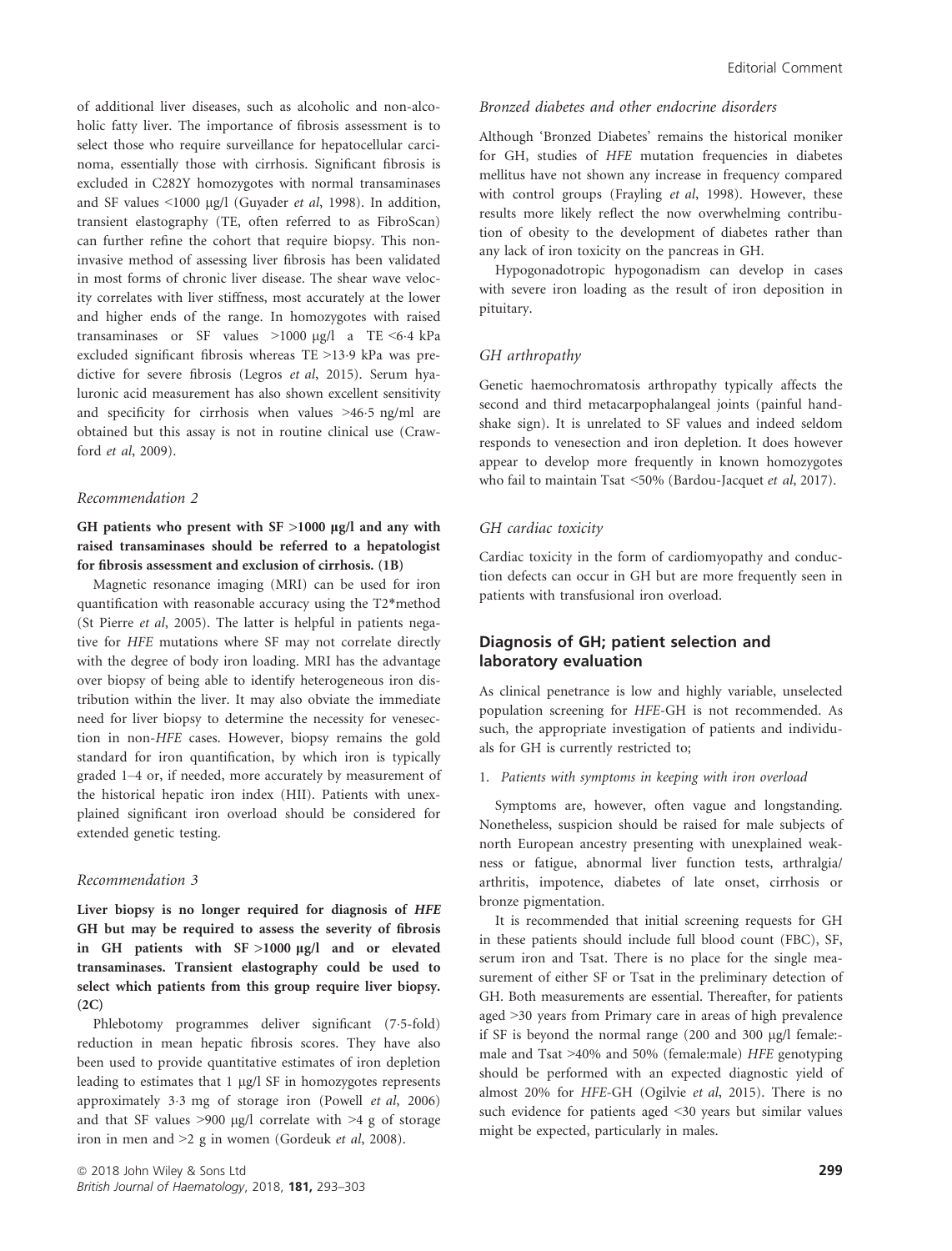## Recommendation 4

Patients of north European ancestry with clinical features suggestive of GH should have the following laboratory investigations; full blood count (FBC), liver function tests (LFTs), SF and transferrin saturation (Tsat). Molecular testing for HFE GH should follow if results fulfil the criteria of recommendation 5 (see below). (1B)

# 2. Patients with unexplained raised SF (a frequent incidental finding)

Raised SF values are found frequently in secondary care where they often occur in the context of alcohol abuse, established liver disease, malignant disease, renal dialysis, inflammatory disease and transfusional or secondary iron overload (see Cullis et al, 2018).

There are already a high and increasing number of SF requests being made from primary care. These samples can be exploited to detect undiagnosed homozygotes (Ogilvie et al, 2015). In primary care, SF values above the upper limits of normal (300 µg/l for adult males and 200 µg/l for adult females) can be found in almost 20% of males aged >30 years and in 10% of females aged 50–70 years and 17% of females >70 years of age. These raised values frequently appear to be unexplained (Ogilvie et al, 2010). For such patients, FBC and Tsat values as described above should guide requests for HFE genotype.

# Recommendation 5

All adult patients of north European ancestry with unexplained raised SF and random Tsat  $(>300 \text{ µg/l}$  and  $>50\%$ males;  $>200 \mu g/l$  and  $>40\%$  females) and normal FBC should have molecular testing for HFE GH. (1B)

3. Targeted screening of family members of an index case of C282Y homozygous GH.

Siblings, parents and children (over the age of consent) of a patient should be offered testing. Testing of partners can assist in determining the risk for children. It is not recommended that family screening be performed after identification of a heterozygote carrier or, indeed, a compound heterozygote. Initial family screening should be as above but also include HFE genotype with expected frequencies of 25% and 50% for GH when parents are either both heterozygotes or one heterozygous and the other homozygous.

# Recommendation 6

Laboratory screening to include FBC, LFTs, SF, Tsat and HFE should be offered to family members after the diagnosis of HFE GH. Family screening should include parents (if available), siblings, partner and children (over the age of consent). Extended family screening is not

recommended if an individual is identified as a C282Y/ H63D compound heterozygote. (1B)

# Recommendation 7

Investigation of all confirmed C282Y homozygotes should include FBC, LFTs, SF and Tsat. Thereafter further investigation may be required as follows;

- a. SF <1000 µg/l, normal LFTs, normal clinical examination; no further investigation required. Follow recommendation 8. (1C)
- b.  $SF >1000 \mu g/l$  and or abnormal LFTs. All such patients require referral to Hepatology for fibrosis assessment to exclude the presence of cirrhosis. A minimum would be elastography. For patients with confirmed cirrhosis monitor with  $\alpha$ -fetoprotein (AFP) AFP and hepatic ultrasound every 6 months (recommendation 11). (2C)

# Recommendation 8

Non C282Y homozygotes with significant iron loading as confirmed by magnetic resonance imaging and or liver biopsy should be investigated for rare iron loading genotypes or digenic inheritance. (1C)

# Treatment: at diagnosis

Following confirmation of GH, the decision to start venesection should be made on the basis of both clinical and laboratory findings. The frequency of venesections may need to be individualised, taking into account the presenting severity of iron overload, organ damage, age, comorbidities and tolerability of the procedure. The risks of venesection per se in a frail newly diagnosed patient with only minor iron loading may well outweigh any potential benefit.

Venesection is indicated for all fit patients with biochemical iron overload with or without clinical features. In line with European Association for the Study of the Liver (EASL) guidelines (European Association for the Study of the Liver, 2010) and previous British Committee for Standards in Haematology (BCSH) recommendations (Dooley & Worwood, 2000) this should initially be performed once weekly (450– 500 ml, ~200–250 mg iron). Monitor Hb levels weekly, SF monthly and reduce rate of venesection if anaemia develops. Tsat should be measured every 1–3 months as a disproportionate fall in Tsat and Hb would occur if other factors (such as alcohol or metabolic syndrome) together with GH were contributing to the raised SF. Continue with venesection until SF concentration is  $20-30 \mu g/l$  and Tsat is <50%.

# Recommendation 9

At diagnosis, all fit GH patients with biochemical iron loading should undergo weekly venesection until SF  $\sim$  20–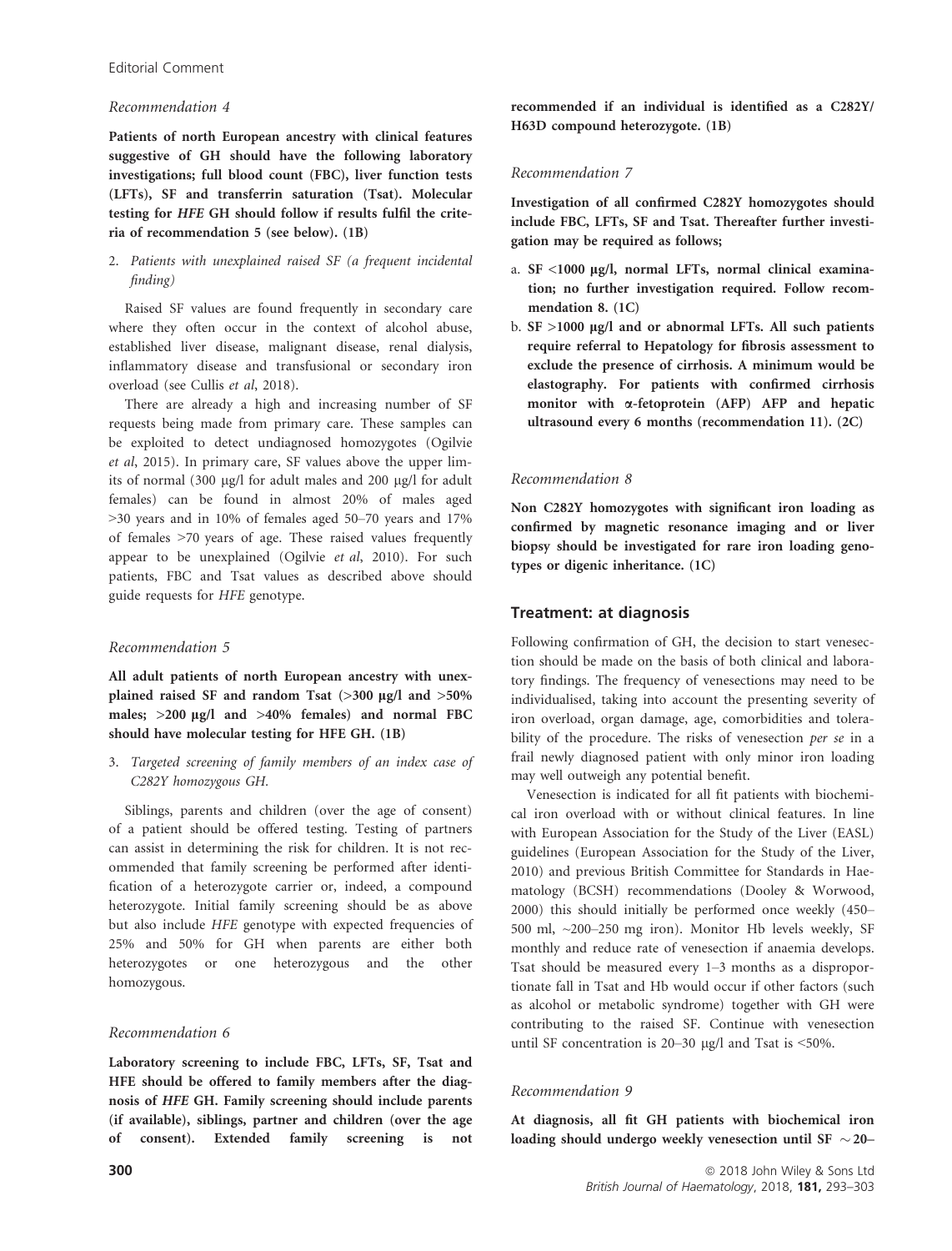30  $\mu$ g/l and Tsat <50%. During this phase of venesection FBC should be monitored weekly and SF  $\pm$  Tsat monitored monthly. Homozygotes with normal iron indices and compound heterozygotes with minimal elevation of iron indices may be suitable for blood donation and annual monitoring of SF and Tsat. (1B)

# Iron depletion for patients who cannot tolerate venesection

In rare circumstances, such as juvenile haemochromatosis or delayed diagnosis, it may be necessary to use iron chelation therapy to reverse cardiac damage. Physicians dealing with the treatment of iron overload due to blood transfusion in patients with homozygous beta-thalassaemia have great expertise in dealing with heart failure and should be consulted.

There is limited experience of using the oral iron chelator deferasirox (Exjade) in patients with C282Y homozygous GH and modest iron loading (median SF 645 µg/l). SF values were modestly reduced but significant patient withdrawal from GI, renal and hepatic toxicities was observed (Phatak et al, 2010).

#### Homozygotes without iron accumulation

For those subjects identified by family screening as C282Y homozygous but without iron accumulation, it is reasonable to monitor SF and iron status at yearly intervals in order to detect the onset of tissue iron accumulation. These patients may be encouraged to become blood donors (see below).

#### Treatment: in maintenance phase

Once excess iron has been removed and treatment by phlebotomy has ceased, iron will begin to re-accumulate. The actual rate of re-accumulation cannot be predicted but will occur more rapidly in those with marked iron loading at presentation. Many patients appear to lose some or all iron loading tendency over time and maintain normal iron balance with decreasing need for venesection. Patients usually return to the outpatient clinic every 3– 6 months, and further phlebotomy is carried out when necessary.

The SF should be maintained at  $\leq 50$  µg/l. The question as to whether C282Y homozygotes with a raised Tsat despite  $SF < 50 \mu g/l$  should be treated has not been fully resolved. This situation is frequently found during maintenance. Previous BCSH guidelines (Dooley & Worwood, 2000) recommended that maintenance venesection programmes should maintain  $SF \le 50 \mu g/l$  and Tsat <50%. However, guidelines prepared by the American Association for the study of liver diseases (AASLD; Bacon et al, 2011) and EASL (European Association for the Study of the Liver, 2010) only recommend keeping SF values between 50 and 100 lg/l and do not recommend Tsat monitoring. For the reasons given below, we have chosen to follow previous BCSH guidance (Dooley & Worwood, 2000) and recommend monitoring Tsat values during maintenance. Firstly, it would seem unwise for a patient with high SF and iron loading at diagnosis not to restart venesection as Tsat starts to rise once again. Furthermore, as cellular iron uptake and the risk of NTBI increase as Tsat values rise and as GH arthropathy has recently been shown to develop more often in patients who fail to maintain Tsat <50% (Bardou-Jacquet et al, 2017), we would recommend maintenance venesection targets for both  $SF < 50 \text{ kg/l}$  and Tsat  $\leq 50\%$  in all fit patients.

Patients frequently ask about dietary restriction of iron rich foods or the use of proton pump inhibitors (Hutchison et al, 2007) to reduce iron absorption. Such measures may offer some benefit, particularly for patients who do not tolerate or comply with venesections, but venesection remains the mainstay of maintenance treatment.

#### Recommendation 10

During maintenance, venesect as required, preferably at a blood donation centre to maintain normal FBC, SF  $\leq$ 50 µg/l and Tsat  $\leq$ 50%. (1C)

#### Management of patients with liver cirrhosis

As these patients have a 100-fold increased risk of developing primary liver cancer, a-fetoprotein (AFP) levels and hepatic ultrasonography should be carried out every 6 months.

#### Recommendation 11

HFE GH with cirrhosis; Treat as per recommendations 9 and 10 but not suitable for blood donation. Monitor AFP and hepatic ultrasonography every 6 months. (2C)

#### Homozygotes and blood donation

Some countries encourage homozygotes to donate blood to the transfusion service either after initial venesections have restored normal iron stores or to prevent iron loading in asymptomatic homozygotes with normal SF values. This has now been accepted by UK Transfusion services (National Blood Service, 2013; [www.transfusionguidelines.org.uk\)](http://www.transfusionguidelines.org.uk) although the responsibility to monitor SF and Tsat remains with the referring clinician. It would seem reasonable to suggest that such patients with GH be allowed to donate blood three or four times a year and so provide mutual benefit to both patient and society.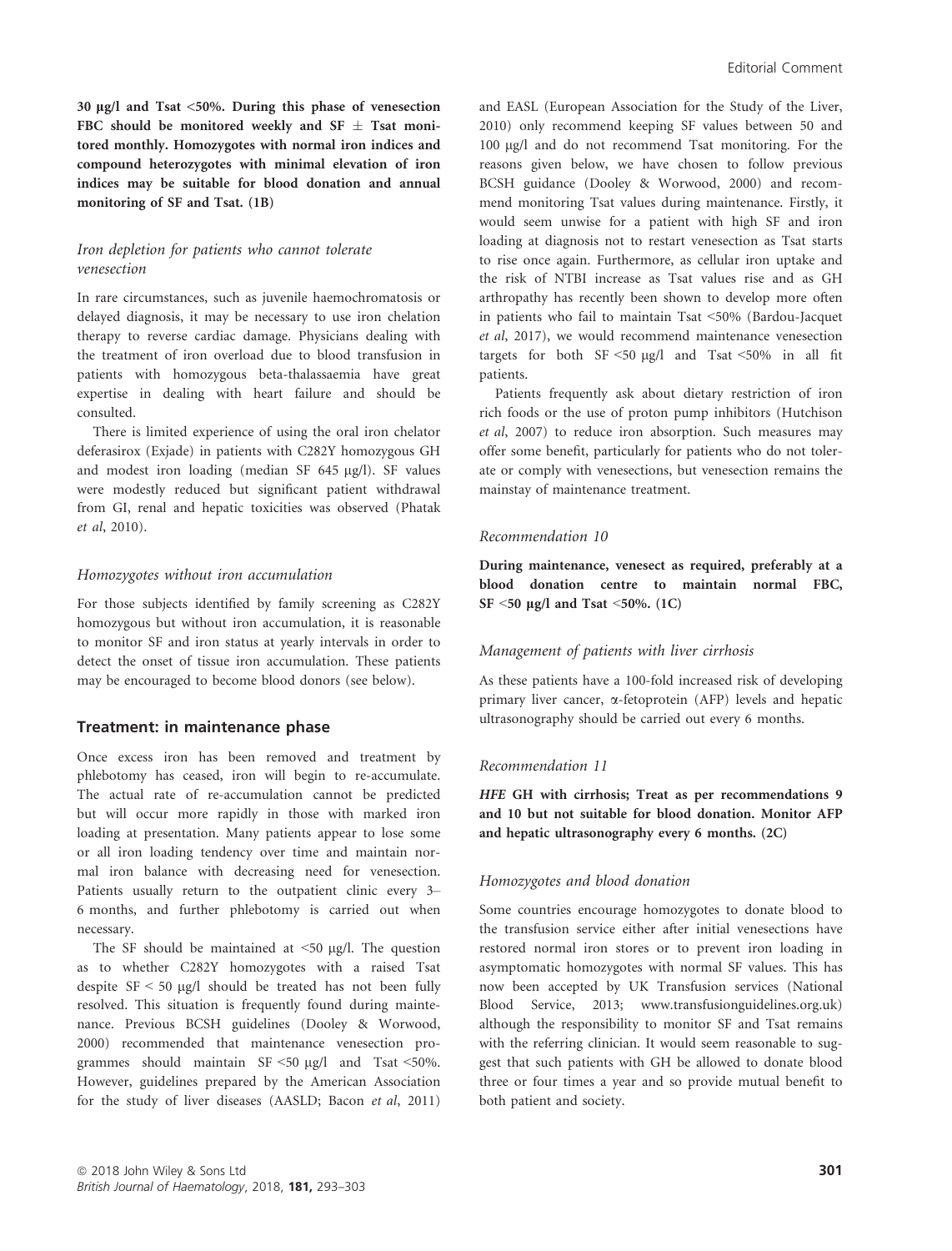# Acknowledgement

The authors gratefully acknowledge the invaluable contribution made by Professor Mark Worwood in the production of this guideline.

# References

- Adams, P.C. & Barton, J.C. (2007) Haemochromatosis. Lancet, 370, 1855–1860.
- Adams, P.C., Speechley, M. & Kertesz, A.E. (1991) Longterm survival analysis in hereditary haemochromatosis. Gastroenterology, 101, 368– 372.
- Adams, P.C., Reboussin, D.M., Leiendecker-Foster, C., Moses, G.C., McLaren, G.D., McLaren, C.E., Dawkins, F.W., Kasvosve, I., Acton, R.T., Barton, J.C., Zaccato, D., Harris, E.L., Press, R., Chang, H. & Eckfeldt, J.H. (2005a) Comparison of the unsaturated iron binding capacity with transferrin saturation as a screening test to detect C282Y homozygotes for haemochromatosis in 101,168 participants in the HEIRS study. Clinical Chemistry, 51, 1048–1051.
- Adams, P.C., Reboussin, D.M., Barton, J.C., McLaren, C.E., Eckfeldt, J.H., McLaren, G.D., Dawkins, F.W., Acton, R.T., Harris, E.L., Gordeuk, V.R., Leiendecker-Foster, C., Speechley, M., Snively, B.M., Holup, J.L., Thomson, E. & Sholinsky, P. (2005b) Hemochromatosis and iron-overload screening in a racially diverse population. The New England Journal of Medicine, 352, 1769–1778.
- Allen, K.J., Gurrin, L.C., Constantine, C.C., Osborne, N.J., Delatycki, M.B., Nicoll, A.J., McLaren, C.E., Bahlo, M., Nisselle, A.E., Vulpe, C.D., Anderson, G.J., Southey, M.C., Giles, G.G., English, D.R., Hopper, J.L., Olynyk, J.K., Powell, L.W. & Gertig, D.M. (2008) Iron-overload-related disease in HFE hereditary hemochromatosis. The New England Journal of Medicine, 358, 221–230.
- Asberg, A., Hveem, K., Thorstensen, K., Ellekjær, E., Kannelønning, K., Fjøsne, U., Halvorsen, T.B., Smethurst, H.-B.G., Sagen, E. & Bjerve, K.S. (2001) Screening for hemochromatosis: high prevalence and low morbidity in an unselected population of 65,238 persons. Scandinavian Journal of Gastroenterology, 10, 1108– 1115.
- Bacon, B.R., Adams, P.C., Kowdley, K.V., Powell, L.W. & Tavill, A.S. (2011) Diagnosis and management of hemochromatosis: 2011 practice guideline by the American Association for the Study of Liver Diseases. Hepatology, 54, 328– 343.
- Bardou-Jacquet, E., Laine, F., Guggenbuhl, P., Morcet, J., Jezequel, C., Guyader, D., Moirand, R. & Deugnier, Y. (2017) Worse outcomes of patients with HFE haemochromatosis with persistent increases in transferrin saturation during maintenance therapy. Clinical Gastroenterology and Hepatology, 15, 1620–1627.

# Author contributions

Beutler, E., Felitti, V.J., Koziol, J.A., Ho, N.J. & Gelbart, T. (2002) Penetrance of  $845G \rightarrow A$ (C282Y) HFE hereditary haemochromatosis mutation in the USA. Lancet, 359, 211–218. Bomford, A. & Williams, R. (1976) Longterm results of venesection therapy in idiopathic haemochromatosis. Quarterly Journal of Medi-

Camaschella, C. & Poggiali, E. (2009) Rare types of genetic haemochromatosis. Acta Haematolog-

Crawford, D.H., Murphy, T.L., Ramm, L.E., Fletcher, L.M., Clouston, A.D., Anderson, G.J., Subramaniam, V.N., Powell, L.W. & Ramm, G.A. (2009) Serum hyaluronic acid with serum ferritin accurately predicts cirrhosis and reduces the need for liver biopsy in C282Y hemochro-

Cullis, J., Fitzsimons, E.J., Tsochatzis, E., Griffiths, W.J.H. & Thomas, W. (2018) Investigation and management of a raised serum ferritin. British Journal of Haematology, 181, 331–340. Dooley, J. & Worwood, M. (2000) Guidelines on Diagnosis and Therapy: Genetic haemochromatosis. British Committee for Standards in Haematology. Darwin Medical Communications Ltd., Abingdon, Oxford. [http://www.bcshguide](http://www.bcshguidelines.com)

European Association for the Study of the Liver. (2010) EASL clinical practice guidelines for HFE hemochromatosis. Journal of Hepatology, 53, 3–

Feder, J.N., Gnirke, A., Thomas, W., Tsuchihashi, Z., Ruddy, D.A., Basava, A., Dormishian, F., Domingo, R., Ellis, M.C., Fullan, A., Hinton, L.M., Jones, N.L., Kimmel, B.E., Kronmal, G.S., Lauer, P., Lee, V.K., Loeb, D.B., Mapa, F.A., McClelland, E., Meyer, N.C., Mintier, G.A., Moeller, N., Moore, T., Morikang, E., Prass, C.E., Quintana, L., Starnes, S.M., Schatzman, R.C., Brunke, K.J., Drayna, D.T., Risch, N.J., Bacon, B.R. & Wolff, R.K. (1996) A novel MHC class 1-like gene is mutated in patients with hereditary haemochromatosis. Nature Genetics,

Frayling, T., Ellard, S., Grove, J., Walker, M. & Hattersley, A.T. (1998) C282Y mutation in HFE (haemochromatosis) gene and type 2 diabetes.

Gordeuk, V.R., Reboussin, D.M., McLaren, C.E., Barton, J.C., Acton, R.T., McLaren, G.D., Harris, E.L., Reiss, J.A., Adams, P.C., Speechley, M., Phatak, P.D., Sholinsky, P., Eckfeldt, J.H., Chen, W.-P., Passmore, L. & Dawkins, F.W. (2008) HFE mutations in Caucasian participants of the Hemochromatosis and Iron Overload Screening Study with serum ferritin level

matosis. Hepatology, 49, 418–425.

cine, Vol XLV, 611–623.

ica, 122, 140–145.

[lines.com](http://www.bcshguidelines.com)

13, 399–408.

Lancet, 351, 1933–1934.

33.

All authors contributed to writing the Guideline and approved the final draft.

> <1000 lg/L. American Journal of Haematology, 83, 618–626.

- Guyader, D., Jazquelinet, C., Moirand, R., Turlin, B., Mendler, M.H., Chaperon, J., David, V., Brissot, P., Adams, P. & Deugnier, Y. (1998) Non-invasive prediction of fibrosis in C282Y homozygous hemochromatosis. Gastroenterology, 115, 929–936.
- Heubers, H.A., Csiba, E., Heubers, E. & Finch, C.A. (1985) Molecular advantage of diferric transferrin in delivering iron to reticulocytes: a comparative study. Proceedings of the Society for Experimental Biology and Medicine, 179, 222–226.
- Hutchison, C., Geissler, C.A., Powell, J.J. & Bomford, A. (2007) Proton pump inhibitors suppress the absorption of dietary non-haem iron in hereditary haemochromatosis. Gut, 56, 1291– 1295.
- Jackson, H.A., Carter, K., Darke, C., Guttridge, M.G., Ravine, D., Hutton, R.D., Napier, J.A. & Worwood, M. (2001) HFE mutations, iron deficiency and overload in 10 500 blood donors. British Journal of Haematology, 114, 474–484.
- Kato, J., Fujikawa, K., Kanda, M., Fukuda, M., Sasakik, K., Takayama, T., Kobune, M., Takada, K., Takimoto, R., Hamada, H., Ikeda, T. & Niitsu, Y.A. (2001) A mutation in the element, iron-responsive of ferritin, H mRNA causing autosomal dominant iron overload. The American Journal of Human Genetics, 69, 191–197.
- Legros, L., Bardou-Jacquet, E., Latournerie, M., Guillygomarch, A., Turlin, B., Le Lan, C., Desille, Y., Laine, F., Moirand, R., Brissot, P., Deugnier, Y. & Guyader, D. (2015) Non invasive assessment of liver fibrosis in C282Y homozygous HFE hemochromatosis. Liver International, 35, 1731–1738.
- Merryweather-Clarke, A.T., Cadet, E., Bomford, A., Capron, D., Viprakasit, V., Miller, A., McHugh, P.J., Chapman, R.W., Pointon, J.J., Wimhurst, V.L.C., Livesey, K.J., Tanphaichitr, V., Rochette, J. & Robson, K.J.H. (2003) Digenic inheritance of mutations in HAMP and HFE results in different types of haemochromatosis. Human Molecular Genetics, 12, 2241–2247.
- National Blood Service. (2013) Genetically determined conditions. In: Guidelines for the Blood Transfusion Services UK. The Red Book, 8th edn (ed. by S MacLennan), pp. 31. The Stationery Office, UK.
- Nemeth, E., Tuttle, M.S., Powelson, J., Vaughn, M.B., Donovan, A., Ward, D.M., Ganz, T. & Kaplan, J. (2004) Hepcidin regulates cellular iron efflux by binding to ferroportin and inducing its internalisation. Science, 306, 2090–2093.
- Niederau, C., Fischer, R., Purschel, A., Stremmel, W., Haussinger, D. & Strohmeyer, G. (1996)